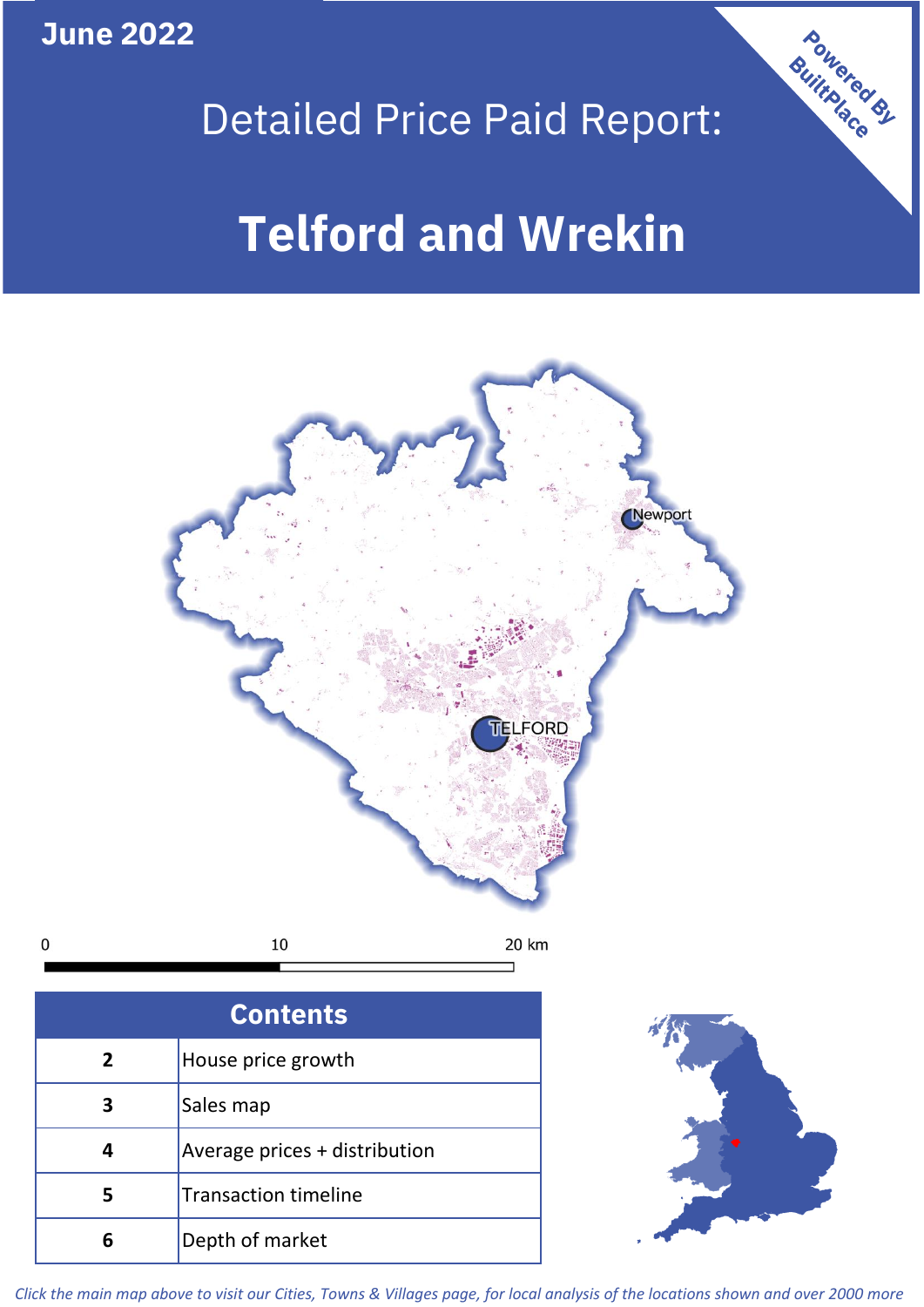## **Headline Data**

|                     | <b>Current level</b> | 3 month  | <b>Annual</b> | '5 year  | 10 year |
|---------------------|----------------------|----------|---------------|----------|---------|
| <b>House prices</b> | £207,623             | 3.2%     | 13.0%         | 33.2%    | 58.6%   |
| <b>Transactions</b> | 2,568                | $-11.4%$ | 8.2%          | $-13.7%$ | 56.5%   |

## **House Price Growth (April 2022 data)**

#### *Annual Change in House Prices*



House prices in Telford and Wrekin grew by 13.0% in the 12 months to April 2022 (based on 3-month smoothed data). By comparison national house prices grew by 10.7% and prices in the West Midlands grew by 10.9% over the same period.

Telford and Wrekin house prices are now 35.3% above their previous peak in 2007, compared to +45.8% for the West Midlands and +52.9% across England.



#### *Year-To-Date Change in House Prices, December to April*

Local prices have grown by 4.8% in 2022 so far, compared to growth of 2.3% over the same period last year.

#### *Source: OS OpenData; UK House Price Index (Contains HM Land Registry data © Crown copyright)*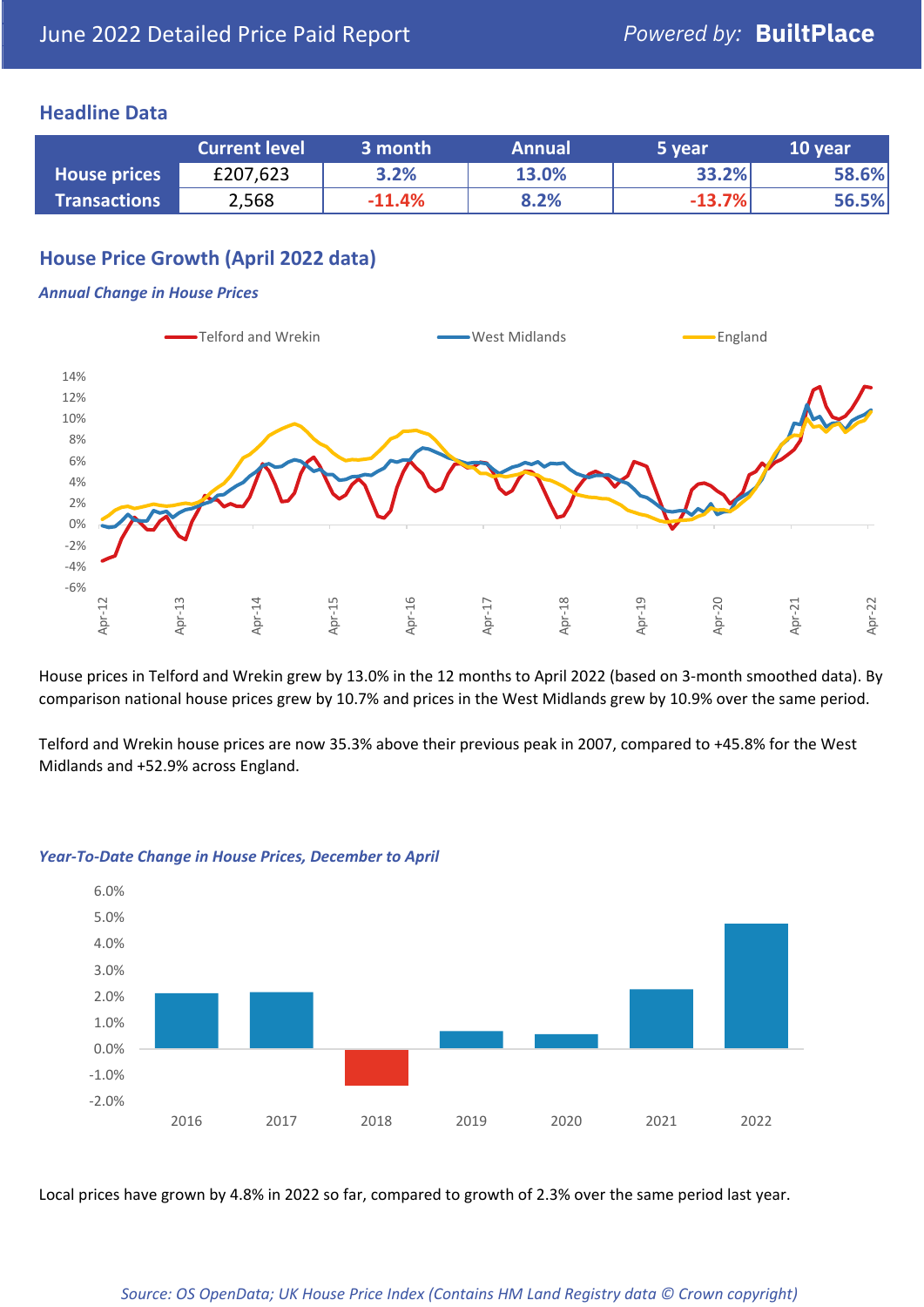## **House Price Map**

### *12 months to April 2022*



*Each point is one postcode, coloured by the average value relative to all sales in this local authority (price bands are LA-specific quintiles).*

## **Map Key**

| Min      | <b>Max</b> |                            |
|----------|------------|----------------------------|
| Up to    | £123,000   | 1st quintile / lowest 20%  |
| £123,000 | £163,000   | 2nd quintile               |
| £163,000 | £208,000   | 3rd quintile               |
| £208,000 | £281,000   | 4th quintile               |
| £281,000 | and over   | 5th quintile / highest 20% |

## *Source: OS OpenData; UK House Price Index (Contains HM Land Registry data © Crown copyright)*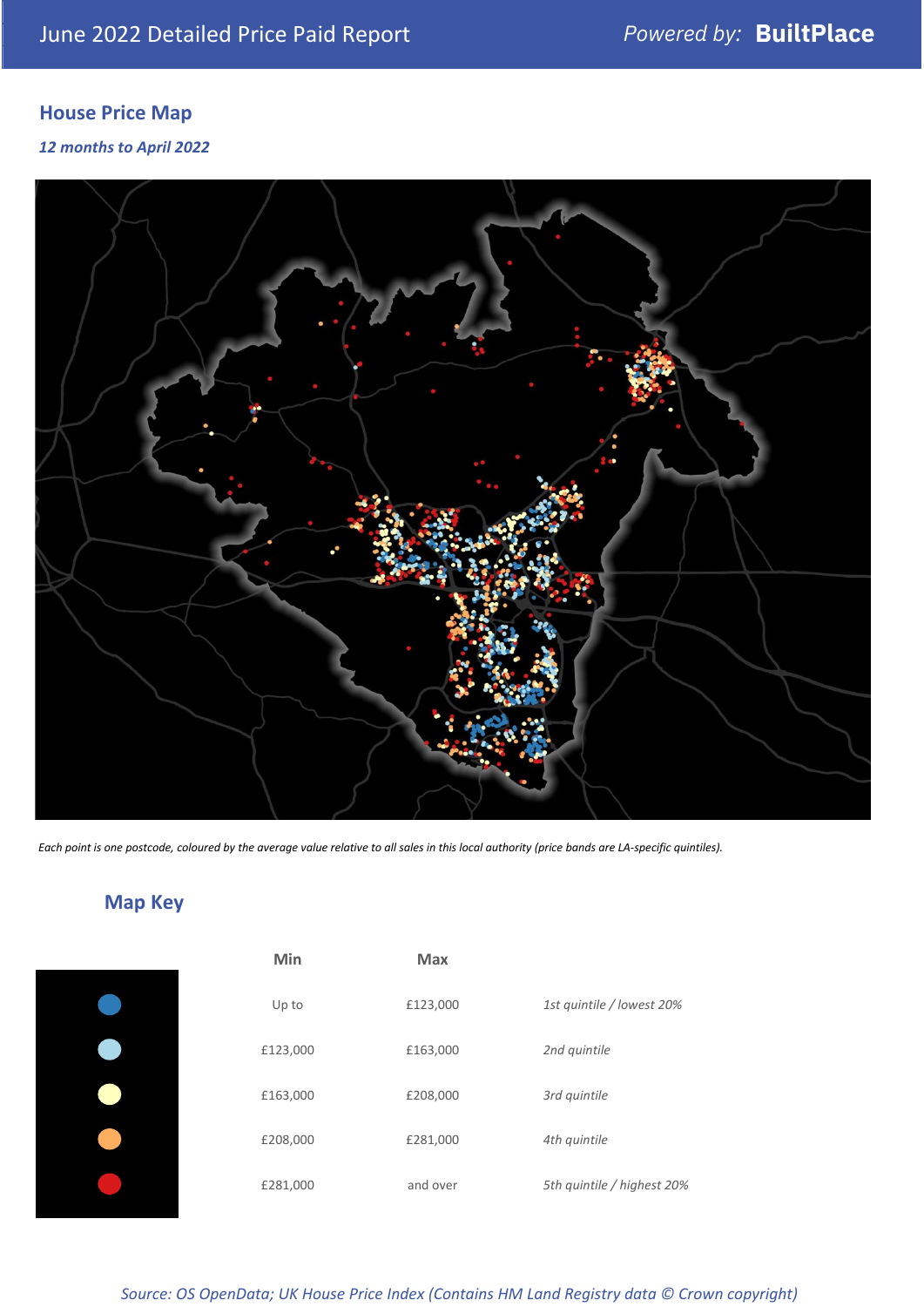## **Average House Price by Property Type**

### *12 months to April 2022*



|                 | <b>New</b>           | <b>Second hand</b> |  |  |
|-----------------|----------------------|--------------------|--|--|
| <b>Flat</b>     | No recorded<br>sales | £95,700            |  |  |
| <b>Terraced</b> | £211,745             | £154,122           |  |  |
| Semi-detached   | £202,537             | £183,352           |  |  |
| <b>Detached</b> | £389,095             | £315,989           |  |  |

## **House Price Distribution by Year**

*All properties, by price band and calendar year (2020 = year to date)*

|                    | 1997 | 2002 | 2007 | 2012 | 2017 | 2019 | 2020 |
|--------------------|------|------|------|------|------|------|------|
| <b>Under £100k</b> | 91%  | 67%  | 21%  | 23%  | 17%  | 11%  | 10%  |
| £100-200k          | 9%   | 28%  | 59%  | 59%  | 55%  | 46%  | 49%  |
| E200-300k          | 0%   | 4%   | 15%  | 14%  | 21%  | 26%  | 27%  |
| £300-400k          | 0%   | 0%   | 4%   | 3%   | 5%   | 10%  | 10%  |
| £400-500k          | 0%   | 0%   | 1%   | 1%   | 2%   | 3%   | 2%   |
| <b>£500k-1m</b>    | 0%   | 0%   | 0%   | 0%   | 1%   | 3%   | 3%   |
| £1-2m              | 0%   | 0%   | 0%   | 0%   | 0%   | 0%   | 0%   |
| <b>Over £2m</b>    | 0%   | 0%   | 0%   | 0%   | 0%   | 0%   | 0%   |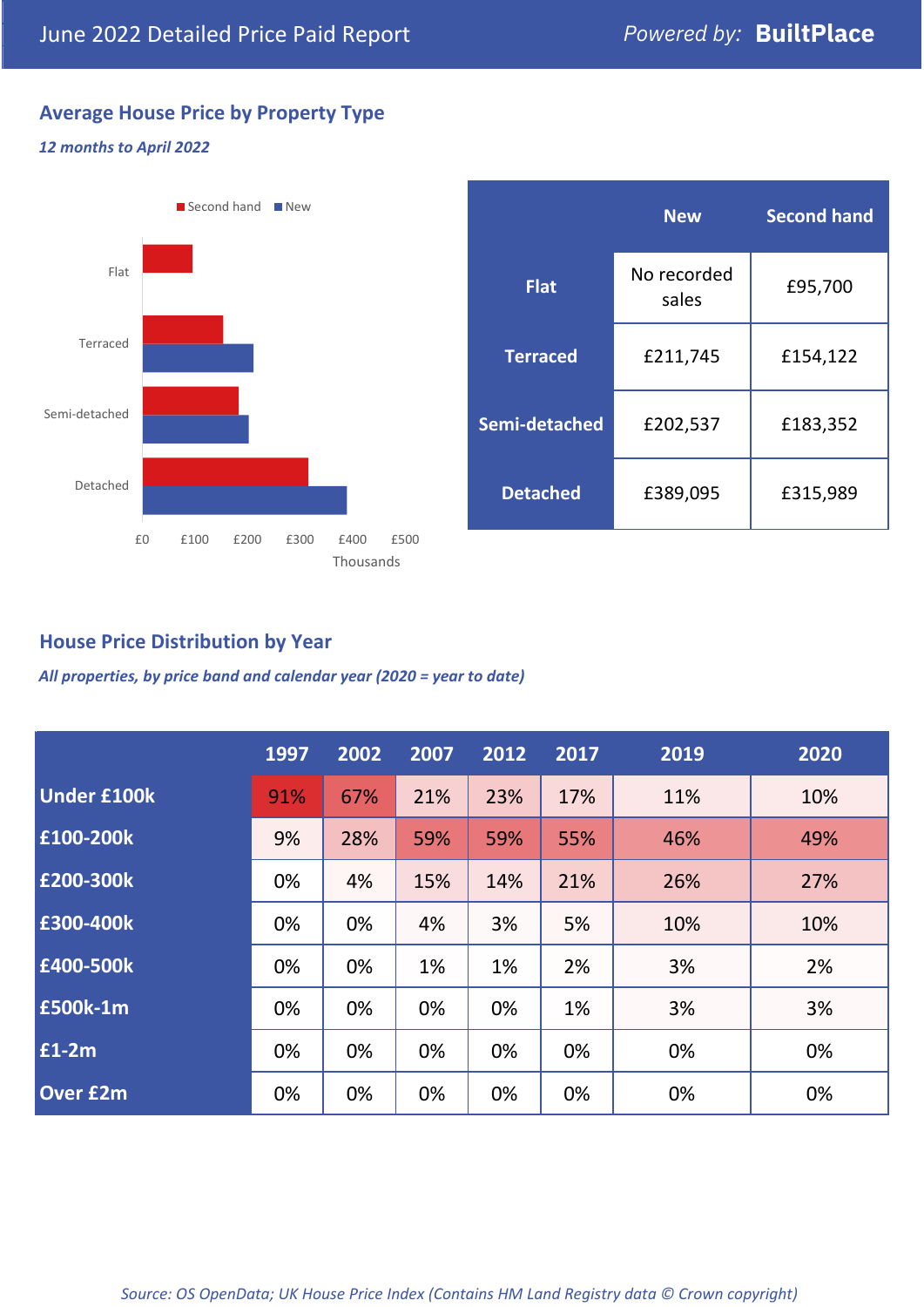## **Transactions (February 2022 data)**

*Annual Transactions, Indexed (2001-05 average = 100)*



There were 2,568 transactions in Telford and Wrekin during the 12 months to February 2022. This is 67% of the average from 2001-05 and suggests activity is significantly below pre-downturn levels.

Transactions in Telford and Wrekin have fallen by 7.9% since 2014, compared to changes of -4.1% for West Midlands and - 7.7% for England.



#### *Cash and New Build Sales as % of Total, by Year*

*Note: The data on this page EXCLUDES transactions identified as transfers under a power of sale/repossessions, buy-to-lets (where they can be identified by a mortgage), and transfers to non-private individuals - i.e. it comprises only Land Registry 'A' data.*